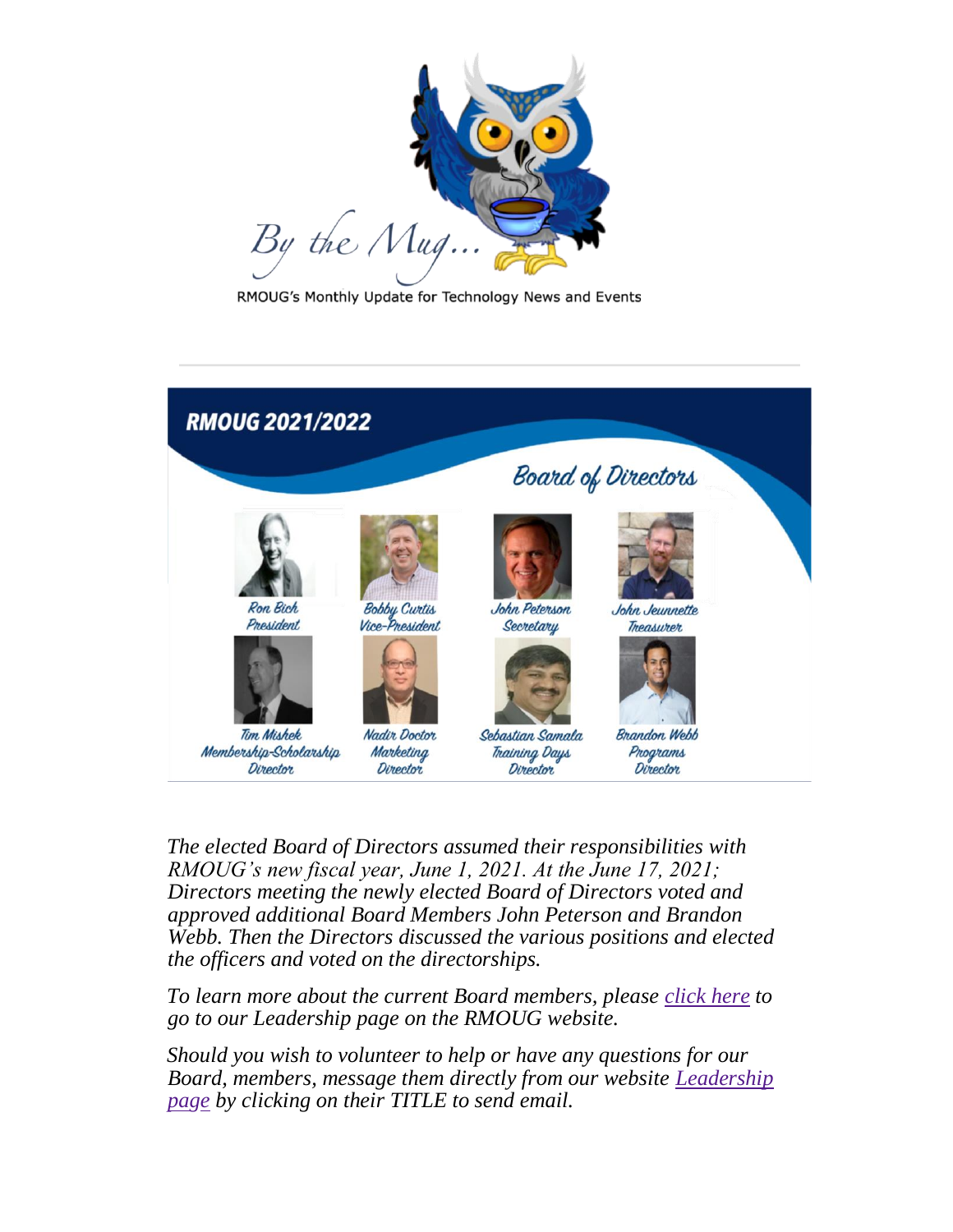

## *Call for Abstracts Virtual Training Days February 7 - 10, 2022*

As we continue navigating this unpredictable world around us, RMOUG is determined to continue our tradition of excellence with our Training Days 2022 Virtual conference. With your help we can offer our community of DBAs, Developers, Architects, Analysts, Security Specialists, Data Scientists, and others an incredible variety of technical and functional sessions and workshops.

The agenda for Training Days 2022 has opportunities for has opportunities for 60-minute technical sessions, 30-minute Quick Tips, 2-hour Deep Dives, and 2-hour Hands-On Workshops. We are looking forward to reviewing abstracts that present both cutting edge and functional topics for all skill levels. Training Days 2022 "Call for Abstracts" has officially opened.

The deadline to submit your abstract is **September 23, 2021**.

Just follow this link and submit your abstract/s today:

[https://www.technicalconferencesolutions.com](https://www.technicalconferencesolutions.com/RMOUG_2022_abstracts.html) [/RMOUG\\_2022\\_abstracts.html](https://www.technicalconferencesolutions.com/RMOUG_2022_abstracts.html)



Let's start a conversation, post a link to your most helpful blog at the member's only RMOUG Community Forum - just [click here.](https://rmoug.org/Member-Forum/10790227)

Here are few we have found to be very helpful: Ask TOM: [https://asktom.oracle.com](https://asktom.oracle.com/) Charlie Berger's blog:<https://blogs.oracle.com/author/charlie-berger> Oracle: [https://blogs.oracle.com/machinelearning](https://blogs.oracle.com/machinelearning/) Jeff Smith:<http://www.thatjeffsmith.com/> SQLMaria (Maria Colgan) - <https://sqlmaria.com/> Kris Rice - <https://krisrice.io/> Oracle Learning Library: [https://www.youtube.com](https://www.youtube.com/user/OracleLearning/videos) [/user/OracleLearning/video](https://www.youtube.com/user/OracleLearning/videos) 

*What are yours?*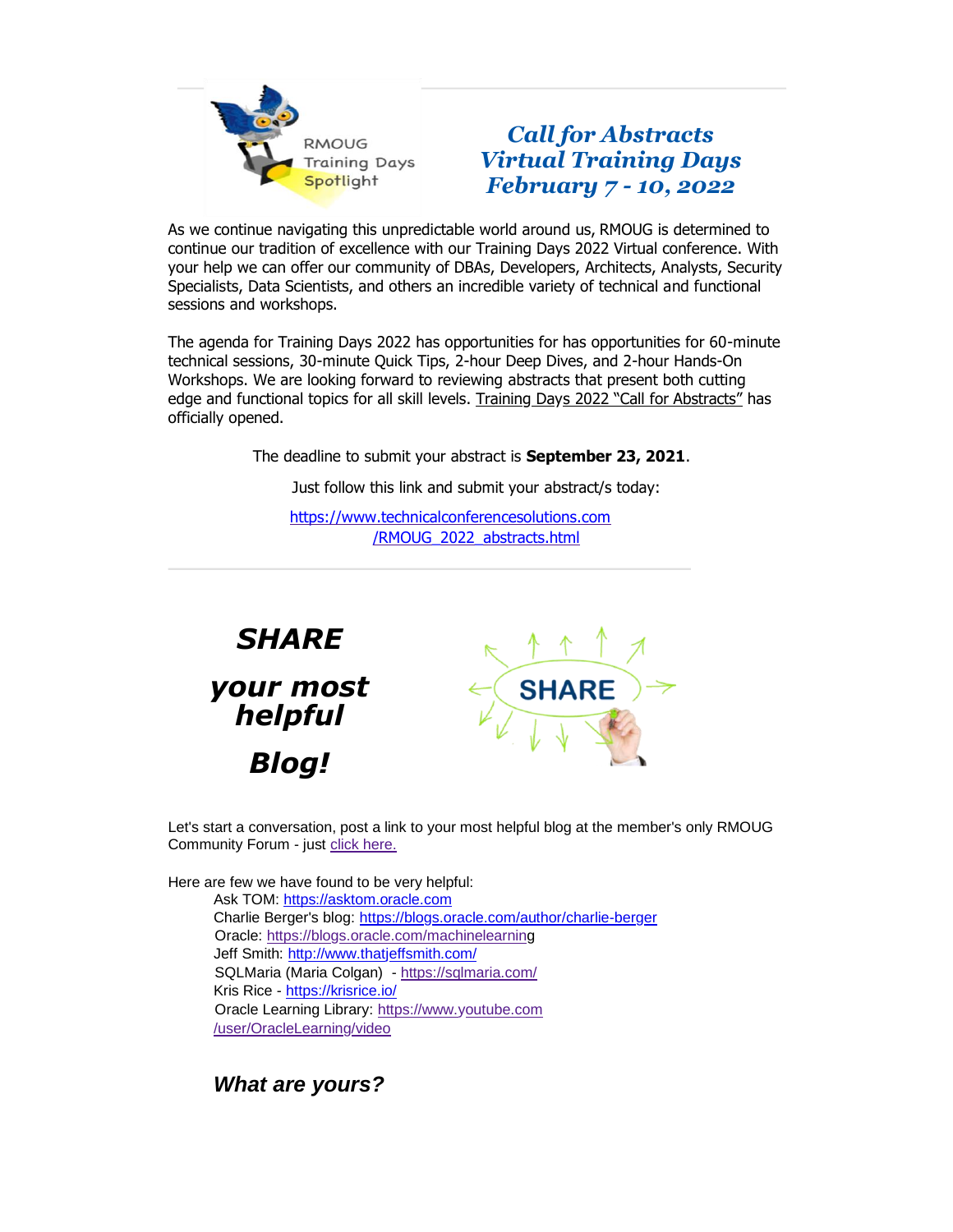

## **Calling all members!!**- Let's all get more involved, **RMOUG needs you!**

- Join our Community Forums conversations; share your ideas
- Have a little time to spare, help on a committee remember "no task is too small"
- Help review abstracts or monitor sessions for Training Days 2022.

RMOUG is volunteer organization and cannot survive without your help. Let us know where your talents can help RMOUG most. **[Volunteer today!](https://rmoug.org/Volunteer)** 

Questions! Contact Ron Bich, president@rmoug.org or Peggy, peggy.king@rmoug.org.

**Upcoming Webinars!** Click to view topics and dates.



## *August Highlights ...*



This FREE digital event dives deep into current Database & Technology challenges, strategies for best practice, and real-life applications covering hot topics like:

- Infrastructure Technology
- Security
- Machine Learning & AI
- Emerging Tech
- System Architecture
- Digital Assistants



*Hey, keep an eye on the RMOUG calendar for more details about our September Virtual Workshop*

*Be sure to check out the calendar at [RMOUG.org](https://rmoug.org/events) for these events and the latest updates for August.*